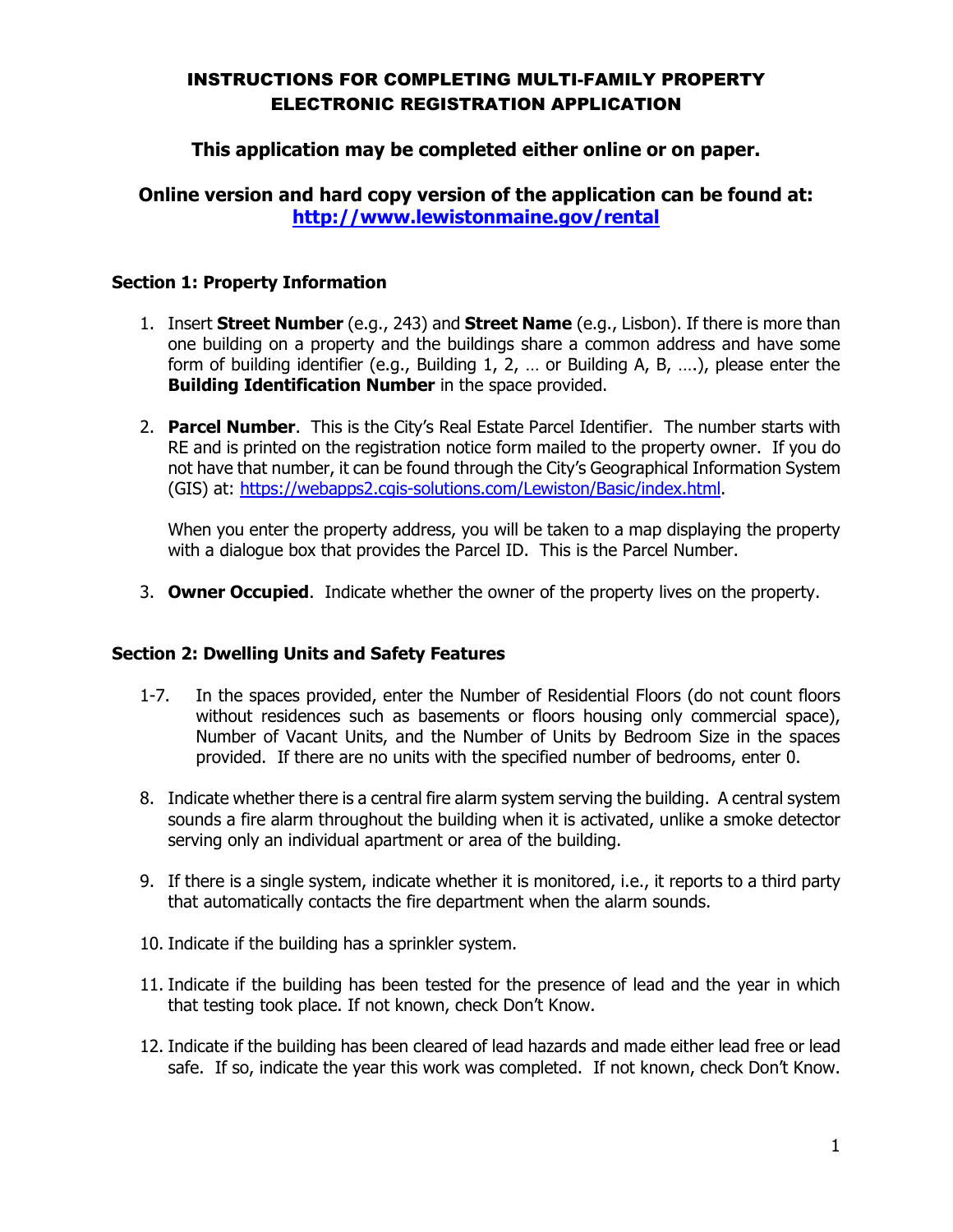13. Also indicate if there is a lead maintenance plan for the building. Such a plan is designed to ensure that any lead that remains present in the building is managed in such a way as to prohibit its spread due to routine operations such as opening and closing doors or windows, the presence of chipping paint, or maintenance and repair activities. If unknown, mark NO.

## **Section 3: Ownership and Contact Information**

- A. Provide the required information for the **Building Owner**, i.e., the individual or the legal entity that holds the deed to the property. Then indicate whether the owner is an individual or a partnership, Limited Liability Company (LLC), or corporation. If the owner is some other form of entity, check other and provide an explanation.
	- For properties that are individually owned, provide the requested contact information in the Individual Ownership section.
	- If the building is not individually owned but is owned by a corporation, partnership, LLC, etc., provide the corporate contact information in the requested space and **ALSO COMPLETE THE CORPORATE DISCLOSURE FORM found at the link at the end of this document.**
- B. **Business Operator**: Provide the requested contact information for the Business Operator. This is the individual with a legal ownership interest in the building who makes and/or implements financial, maintenance, and policy decisions regarding the building. If this person is also the individual owner, it is not necessary to re-enter the contact information. Just mark indicate that the operator is the same as the owner.
- C. **Property Manager**: Provide the requested contact information for the Property Manager, the individual who has day to day maintenance responsibilities for the building and who the City can contact to schedule inspections and handle other routine tasks. If this individual is the same as either the Business Operator or Owner (if Owner is an individual), just indicate that to avoid re-entering the same contact data.
- D. **Emergency Contact**: This is the individual the City will contact in case of an emergency involving the property. Provide the primary after-hour emergency phone number. If the contact information is the same as the Business Owner (if Owner is an individual), Business Operator, or Property Manager, just indicate that to avoid re-entering the same contact data.

## **Signature/Name of Individual Completing Application**

If the application is completed online, the name of the person filing the application should be entered in the signature/name block. The individual named is certifying that the information provided in the application is accurate.

If printed and submitted in hard copy, the form should be signed and the name of the person submitting the application should be printed clearly in the space provided below the signature block.